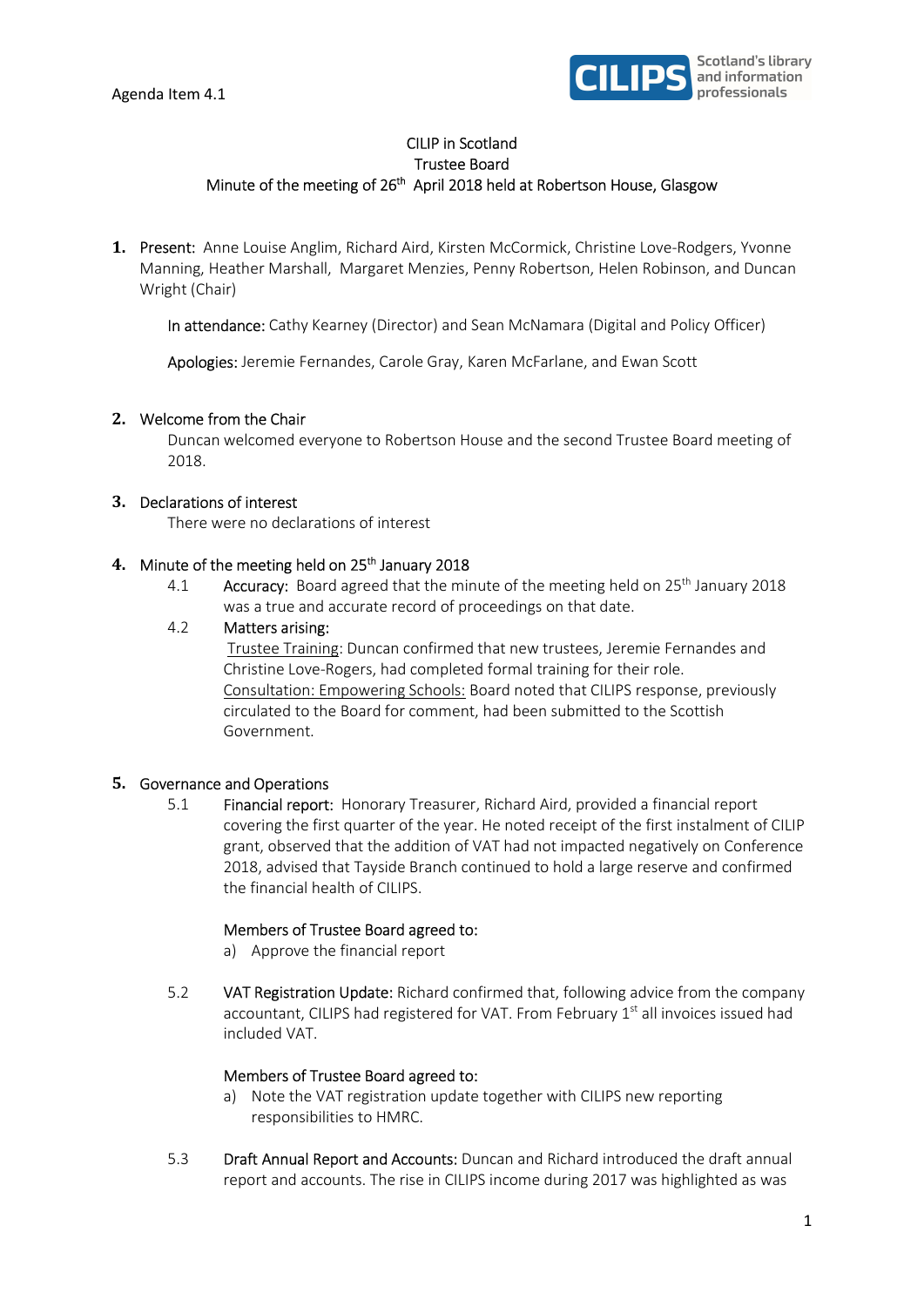the extent of activity to support the membership. Board indicated their satisfaction with the overall figures but queried the accuracy of several figures attributed to income and expenditure for Conference and Autumn Gathering.

# Members of Trustee Board agreed to:

- a) Require the Director to liaise with the company accountant regarding figures related to Conference and Autumn Gathering income and expenditure;
- b) Approve the Annual Report and Accounts subject to having sight of an amended version.
- 5.4 CILIPS/CILIP joint agreement/SLA Report from Executive Group: Duncan reminded members that CILIPS had responded to a draft service level agreement prepared by CILIP following a meeting earlier in the year between Treasurers and Chairs of both organisations. Duncan and Helen Robinson had subsequently met with the Chair of CILIP Board, Karen McFarlane, in Glasgow before forwarding a revised document to her which had subsequently been accepted by CILIP Board, subject to a number of unspecified, 'tweaks'. CILIP proposed that CILIP and CILIPS staff should progress this by 30<sup>th</sup> April.

## Members of Trustee Board agreed to:

- a) Note the report from the Executive Group;
- b) Require the staff to take forward with CILIP staff, discussion of 'tweaks';
- c) Seek to review and agree the amended document.
- 5.5 GDPR Compliance: Cathy provided a report detailing CILIPS' readiness for implementation of the new guidance. She reminded Board that, as CILIP employees, CILIP in Scotland staff were covered by the CILIP policy on GDPR. Heather Marshall advised that West Branch intended to offer a GDPR training session in Glasgow in June.

## Members of Trustee Board agreed to:

- a) Note the Director's report;
- b) Keep a watching brief on compliance by including GDPR on the agenda for the September meeting.
- 5.6 Risk Register Review: Duncan led the Board in a review of the risk register.

#### Members of Trustee Board agreed to:

- a) Remove one risk, revise others in terms of wordings and scoring; and
- b) Require the Director to make available refresher training on trustee duties and responsibilities for any trustees who requested it.
- 5.7 Honorary Award nominations: Cathy provided a list of the nominations for Honorary membership: Liz McGettigan, Guy Daines, Ian McCracken, Craig Green, and Anna Heron. There was one nomination for Honorary Vice President: Jeanette Castle.

#### Members of Trustee Board agreed to:

a) Approve all the nominations to go forward to the AGM.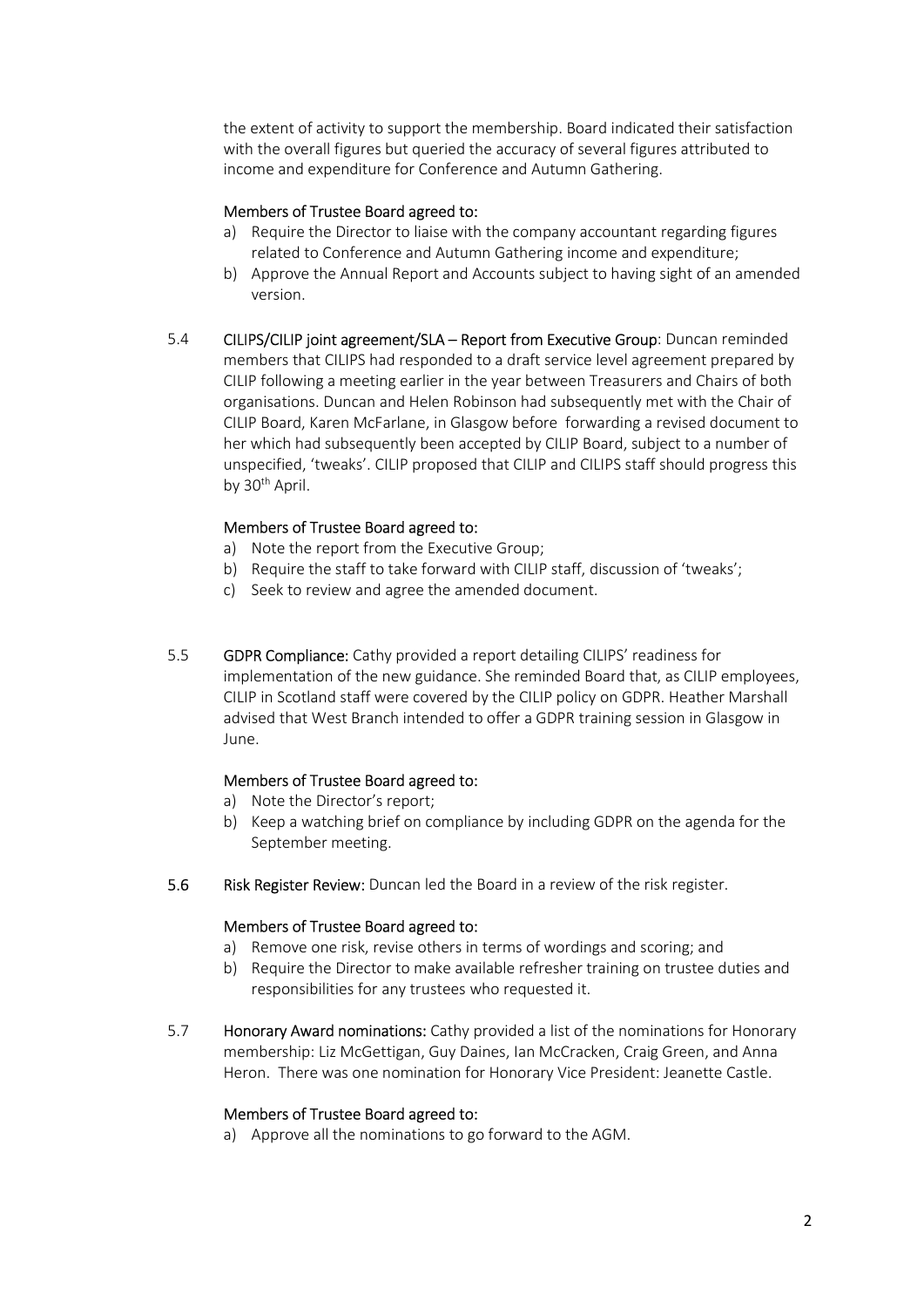5.8 AGM Call and Draft Agenda: The AGM was scheduled for 6<sup>th</sup> June in Dundee.

### Members of Trustee Board

- a) Approved the AGM call and Draft agenda for publication on the website and circulation to the membership.
- 5.9 Lobbying Register: Cathy introduced a report which discussed new Scottish Government legislation in respect of lobbying activities.

### Members of Trustee Board:

- a) Noted the report; and
- b) Agreed to enter CILIPS in the lobbying register

### 6. Standards and Innovation

6.1 Progress Report: National School Library Strategy: Sean provided a verbal report on activity to date. There had been two meetings of the Strategy Group, an associated programme of visits, and a school library survey. CILIPS was due to meet with the Chair of the Strategy Group in advance of the next scheduled strategy meeting.

### Members of Trustee Board agreed to:

a) Note the report

### 7. Advocacy and Workforce Development

7.1 Activity and Membership Report: Sean spoke to the previously circulated report on recent activities and membership statistics. He highlighted advocacy work which had resulted in a number of consultation responses, the call for Scotland's Library and Information Professional of the Year, various events and workshops and work to develop an archive of notable CILIPS members due for launch at the Conference in June.

#### Members of Trustee Board:

- a) Noted the report from the Policy and Development Officer
- 7.2 Professional Development Fund Awards: Richard provided a report on the recent call for applications to the Fund. The call had attracted 7 applications of which 5 were funded, with the remaining two applications being able to draw funding from another source. One of the PDF award recipients had previously received an award from the Fund within the past 2 years.

## The beneficiaries were:

| Sharron Wilson  | £600 | <b>UKSG Conference</b> |
|-----------------|------|------------------------|
| Michelle O'Hara | £600 | LILAC Conference       |
| Linda Hazle     | £240 | CILIPS Conference      |
| Agnes Guyon     | £375 | SLA Weekend Course     |
| Clare Hemsworth | £250 | SLA Weekend Course     |
|                 |      |                        |

#### Members of Trustee Board:

a) Noted the report from the Honorary Treasurer;